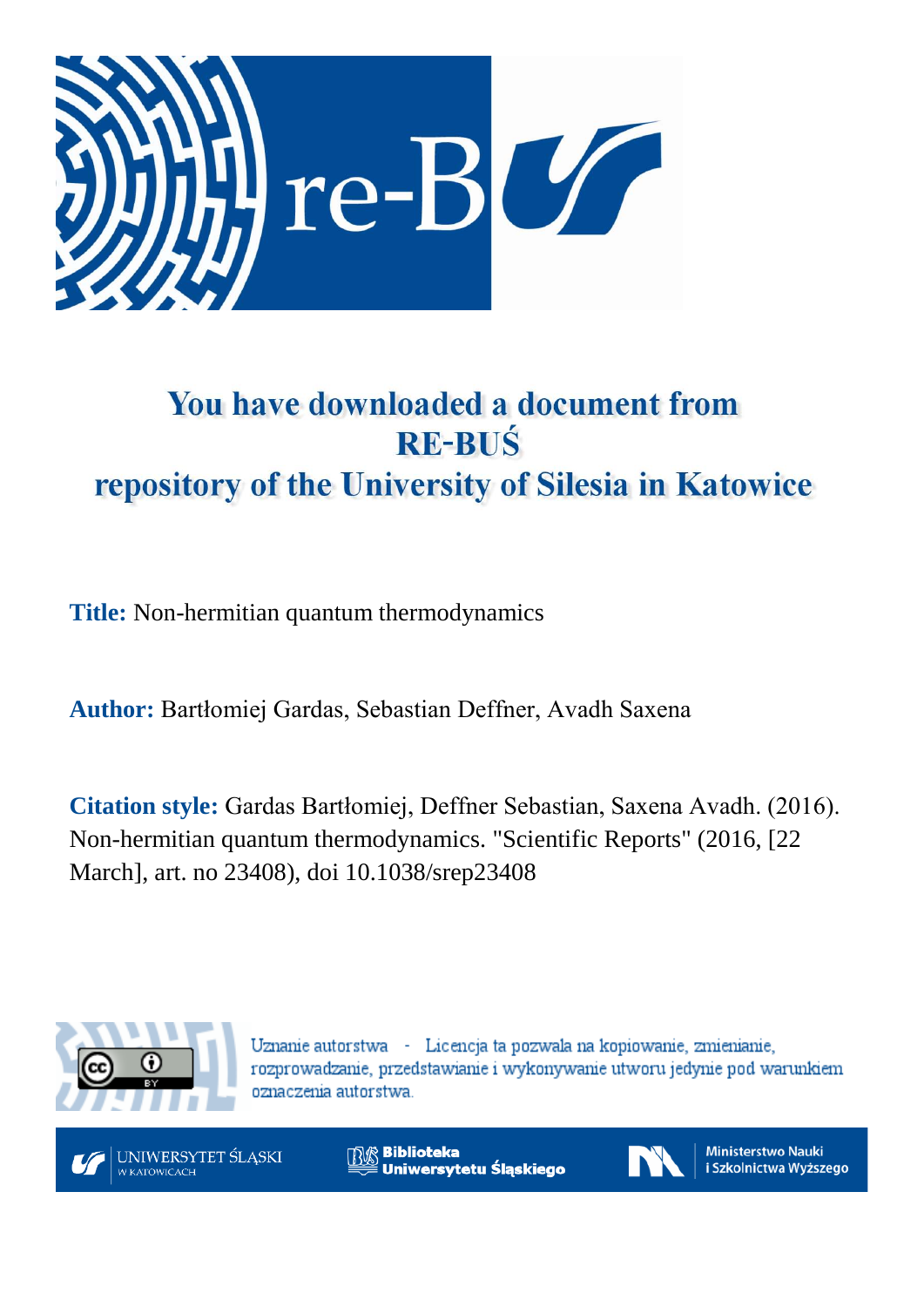# SCIENTIFIC REPERTS

Received: 21 December 2015 accepted: 03 March 2016 Published: 22 March 2016

## **Non-hermitian quantum OPENthermodynamics**

**Bartłomiej Gardas<sup>1</sup>,<sup>2</sup>, Sebastian Deffner<sup>1</sup>,<sup>3</sup> & Avadh Saxena<sup>1</sup>,<sup>3</sup>**

**Thermodynamics is the phenomenological theory of heat and work. Here we analyze to what extent quantum thermodynamic relations are immune to the underlying mathematical formulation of quantum mechanics. As a main result, we show that the Jarzynski equality holds true for all non-hermitian quantum systems with real spectrum. This equality expresses the second law of thermodynamics for isothermal processes arbitrarily far from equilibrium. In the quasistatic limit however,the second law leads to the Carnot bound which is fulfilled even if some eigenenergies are complex provided they appear in conjugate pairs. Furthermore, we propose two setups to test our predictions, namely with strongly interacting excitons and photons in a semiconductor microcavity and in the non-hermitian tight-binding model.**

More and more non-hermitian systems are becoming experimentally accessible<sup>1</sup>. Therefore, it has become evident that questions concerning foundations of quantum mechanics are no longer only of academic interest. Recent experiments have demonstrated that hermiticity may not be as fundamental as mandated by quantum mechan-ics<sup>2[,3](#page-7-2)</sup>. For instance, in<sup>[4](#page-7-3)</sup> a spontaneous  $\mathcal{PT}$ -symmetry breaking has been observed indicating a condition weaker than hermiticity (namely  $PT^5$  $PT^5$ ) being realized in nature. Furthermore, in<sup>[6](#page-7-5)</sup> exceptional eigenenergies of complex value have been measured challenging the reality of the spectrum imposed by hermiticity.

Conventional quantum mechanics is built upon the Dirac-von Neumann axioms<sup>2,[3](#page-7-2)</sup>. These state that if  $\mathcal H$  is a complex Hilbert space of countable, infinite dimension, then (i) observables of a quantum system are defined as hermitian operators *O* on  $\mathcal{H}$ , (ii) quantum states  $|\phi\rangle$  are unit vectors in  $\mathcal{H}$ , and (iii) the expectation value of an observable  $\hat{O}$  in a state  $|\phi\rangle$  is given by the inner product,  $\langle O \rangle = \langle \phi | O \phi \rangle$ . Interestingly, only axioms (ii) and (iii) are of mathematical necessity needed for a proper probabilistic, physical theory. To demand, however, that any quantum mechanical theory has to be built on hermitian operators is rather mathematically convenient than being fundamentally necessary<sup>5,[7](#page-7-6)</sup>.

In particular, the restriction to hermitian observables excludes the description of, for instance, quantum field theories with PT -symmetry, cases where the language of quantum mechanics is used for problems within classical statistical mechanics or diffusion in biological systems, or cases where effective complex potentials are intro-duced to describe interactions at edges[8](#page-7-7). Particularly striking examples are optical systems with complex index of refraction. Imagine, for instance, polarized light in a stratified, nontransparent, biaxially anisotropic, dielectric medium warped cyclically along the propagation direction. For such systems it has been shown<sup>[9](#page-7-8)</sup> that not only a non-hermitian description becomes necessary, but also that physical intuition has to be invoked carefully. For instance, Berry highlighted<sup>[9](#page-7-8)</sup> that adiabatic intuition can be countered dramatically for systems with non-hermitian Hamiltonians.

Very recently, it has become evident that for a special class of non-hermitian systems, namely in  $\mathcal{P}\mathcal{T}$ -symmetric quantum mechanics<sup>[10](#page-7-9)</sup>, the quantum Jarzynski equality holds without modification<sup>11</sup>. For isolated quantum systems evolving under unitary dynamics the so-called two-time energy measurement approach has proven to be practical and powerful. In this paradigm, quantum work is determined by projective energy measurements at the beginning and the end of a process induced by an externally controlled Hamiltonian. The Jarzynski equality<sup>12</sup> together with subsequent Nonequilibrium Work Theorems, such as the Crooks fluctuation theorem<sup>13</sup>, is undoubtedly among the most important breakthroughs in modern Statistical Physics<sup>[14](#page-7-13)</sup>. Jarzynski showed that for isothermal processes the second law of thermodynamics can be formulated as an *equality*, no matter how far from equilibrium the system is driven<sup>12</sup>,  $\langle \exp(-\beta W) \rangle = \exp(-\beta \Delta F)$ . Here  $\beta$  is the inverse temperature of the environment, and Δ*F* is the free energy difference, *i.e.*, the work performed during an infinitely

<sup>1</sup>Theoretical Division, Los Alamos National Laboratory, Los Alamos, NM 87545, USA. <sup>2</sup>Institute of Physics, University of Silesia, 40-007 Katowice, Poland. <sup>3</sup>Center for Nonlinear Studies, Los Alamos National Laboratory, Los Alamos, NM 87545, USA. Correspondence and requests for materials should be addressed to B.G. (email: [bartek.gardas@](mailto:bartek.gardas@gmail.com) [gmail.com\)](mailto:bartek.gardas@gmail.com)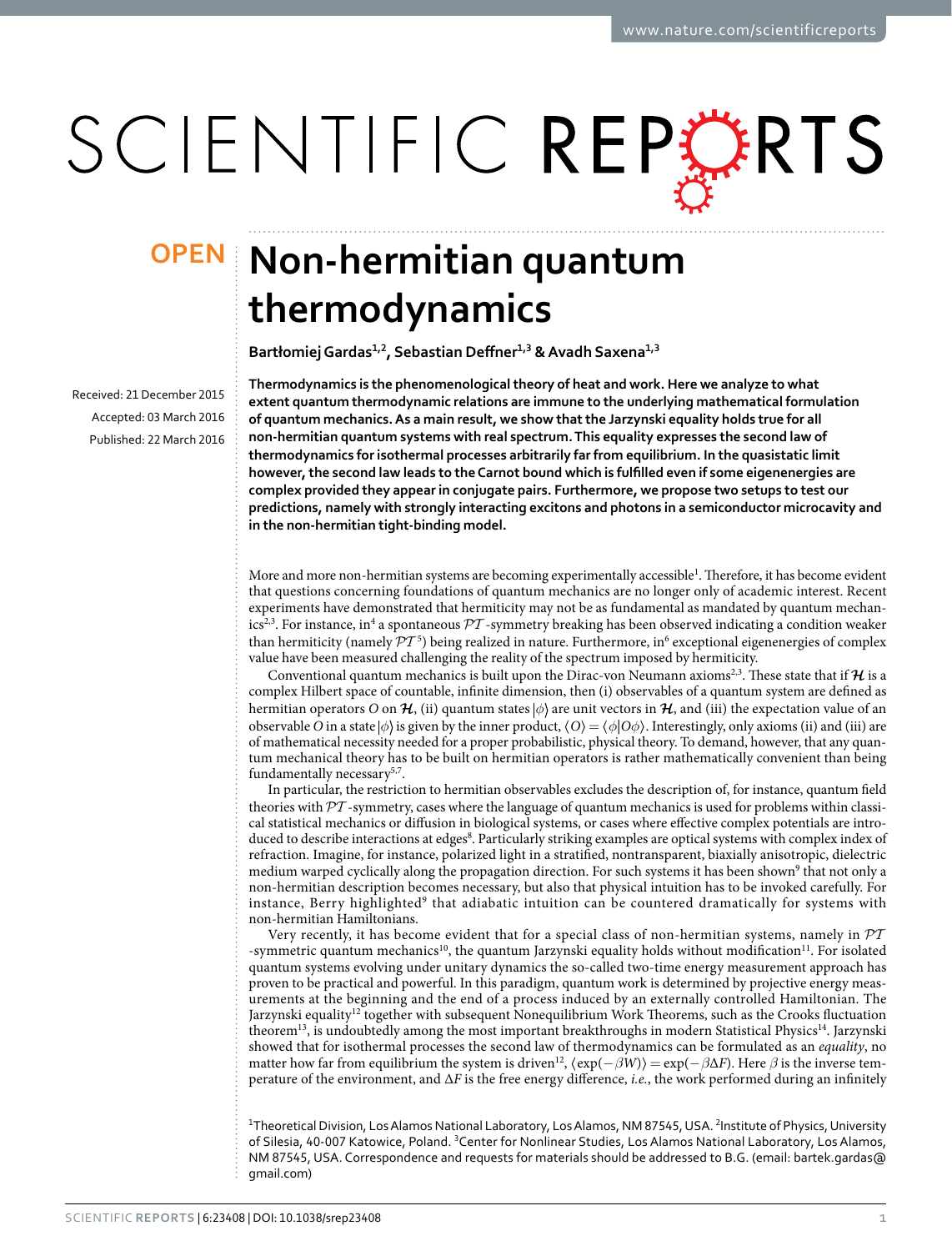slow process. The angular brackets denote the average over an ensemble of finite-time realizations of the process characterized by their nonequilibrium work *W*.

The present study is dedicated to an even more fundamental question. In the following we will analyze to what extent quantum thermodynamic relations are immune to the underlying mathematical formulation of quantum mechanics. Contrary to different studies (see *e.g.*[11](#page-7-10)) conducted on a similar subject we present the *broadest* possible class of non-hermitian systems that still allows a thermodynamic theory in the "conventional" sense.

As a main result we will prove that equilibrium as well as non-equilibrium identities of quantum thermodynamics hold, without modification also for quantum systems described by pseudo-hermitian Hamiltonians[15.](#page-7-14) Those systems have either entirely real spectrum or complex eigenvalues appear in complex conjugate pairs. In particular, we will show that the Carnot statement of the second law of thermodynamics holds for any such system and that the quantum Jarzynski equality is not violated as long as the eigenvalue spectrum is real. If the two-time energy measurement could be realized *e.g.* in a microcavity<sup>6</sup>, then the Jarzynski equality for pseudo-hermitian systems could be put into a test (see *Discussion*).

#### **Fundamentals of Pseudo-HermitianQuantum Mechanics**

To address physical properties of recent experiments<sup>[4,](#page-7-3)6</sup> we start by briefly reviewing the mathematical foundations of pseudo-hermitian quantum mechanics<sup>8</sup>. Let *H* be a general, non-hermitian Hamiltonian of a physical system, and we assume for the sake of simplicity that the spectrum of *H*, {*En*}, is discrete (possibly degenerate). Such a Hamiltonian is of physical relevance only if it is measurable, *i.e.*, if a representation of the eigenbasis *En*,*α* is experimentally accessible. Then *H* is diagonal in this basis. Here *n* is the quantum number and  $\alpha$  counts possible degeneracy. Diagonalizability of *H* is *equivalent* to the existence of biorthonormal set of left, *φn*,*<sup>α</sup>* , and right,  $|\psi_{n}$ <sub>*n*</sub>, eigenvectors<sup>16</sup>. In general, the energy eigenvalues are complex, and the eigenvalue problem reads<sup>15</sup>

$$
H|\psi_{n,\alpha}\rangle = E_n|\psi_{n,\alpha}\rangle, \quad H^{\dagger}|\phi_{n,\alpha}\rangle = E_n^*|\phi_{n,\alpha}\rangle,\tag{1}
$$

with  $\langle \psi_{n,\alpha} | \phi_{m,\beta} \rangle = \delta_{mn} \delta_{\alpha\beta}$  and  $\sum_{n,\alpha} |\psi_{n,\alpha}\rangle \langle \phi_{n,\alpha}| = \mathbb{I}$ . A non-hermitian Hamiltonian such as (1) is called pseudo-hermitian if a *g* exists such that

$$
H^{\dagger} = gHg^{-1} \quad \text{and} \quad g = g^{\dagger}.
$$
 (2)

It does exist *if and only if* either all eigenenergies are real *or* complex ones appear in conjugate pairs with the same degeneracy<sup>[15](#page-7-14)</sup>. If none of those criteria are met *H* is generally non-hermitian<sup>[8](#page-7-7)</sup>; yet it still can be useful, *e.g.* for an effective description of open quantum systems<sup>[17](#page-7-16)</sup>. However, when heat is exchanged the two-time energy measurement can no longer describe the work done during a thermodynamic process. Therefore we shall not focus on such cases here. Another interesting class relates to systems that interact with environments, but do not exchange heat. This phenomenon is called dephasing (loss of information)<sup>[18](#page-7-17)</sup>. For such systems, work can still be determined by the two-time energy measurement and the Jarzynski equality holds as well<sup>19-21</sup>.

Condition (2) assures that *H* is, in fact, hermitian however with respect to a new inner product, namely

$$
\psi|\phi\rangle_{g} := \langle \psi, g\phi \rangle. \tag{3}
$$

Note that *g* always exists such that 〈*ψ*|*φ*〉*g* is positive-definite (this is a genuine inner product), and it can be found *if and only if* the spectrum of *H* is real. To make a consistent definition of work for a quantum system within the two–time energy measurement paradigm its spectrum has to be real. Therefore, unless stated otherwise, we shall always assume this to be the case. Then, Eq. (2) can be fulfilled by the following positive-definite operators (*g* is a proper metric operator)<sup>22</sup>

$$
g = \sum_{n,\alpha} |\phi_{n,\alpha}\rangle \langle \phi_{n,\alpha}|, \quad g^{-1} = \sum_{n,\alpha} |\psi_{n,\alpha}\rangle \langle \psi_{n,\alpha}|.
$$
 (4)

Often, *g* fulfilling (2) can be deduced easily from physical properties such as the parity reflection or time reversal<sup>23</sup>. Nevertheless, only Eq. (4) assures that  $\langle \psi | \psi \rangle_g > 0$  for all states  $\psi \neq 0$ . This means that the proper metric may reflect "symmetries" that are hidden from the observer[24](#page-7-21),[25](#page-7-22). For instance, if a rotation *V* exists such that *V*<sup>−</sup><sup>1</sup> *HV* is diagonal in an orthonormal basis, then  $g = V^{\dagger}V$ . This follows directly from Eq. (4). The last formula is especially useful in practice. It allows one to find the metric by analyzing an experimental setup (*e.g.* inspecting the orientation of the axis, etc.).

In the following we only consider cases where changes of the Hamiltonian are induced by a time–dependent thermodynamic process  $\lambda_i$ , that is to say  $H_t = H(\lambda_i)$ . If such changes occur then the metric operator satisfying Eq. (2) is time-dependent. Nevertheless, the dynamics is still governed by a time-dependent Schrödinger equation. However, a slight modification becomes necessary to preserve unitarity $26,27$ ,

$$
i\hbar \partial_t U_t = (H_t + G_t) U_t, \quad G_t = -\frac{i\hbar}{2} g_t^{-1} \partial_t g_t.
$$
\n<sup>(5)</sup>

Above, ∂*<sup>t</sup>* denotes the derivative with respect to time *t*. The Schrödinger equation (5) can also be rewritten in the standard form, that is, with  $H_t$  being the generator. Indeed, it is sufficient to replace  $\partial_t$  with a covariant derivative  $D_t := \partial_t + g_t^{-1} \partial_t g_t/2^{28}$  $D_t := \partial_t + g_t^{-1} \partial_t g_t/2^{28}$  $D_t := \partial_t + g_t^{-1} \partial_t g_t/2^{28}$ . By construction the unique solution to Eq. (5) obeys the relation

$$
U_t^{\dagger} g_t = g_o U_t^{-1}, \quad \text{where} \quad g_0 := g_{t=0}.
$$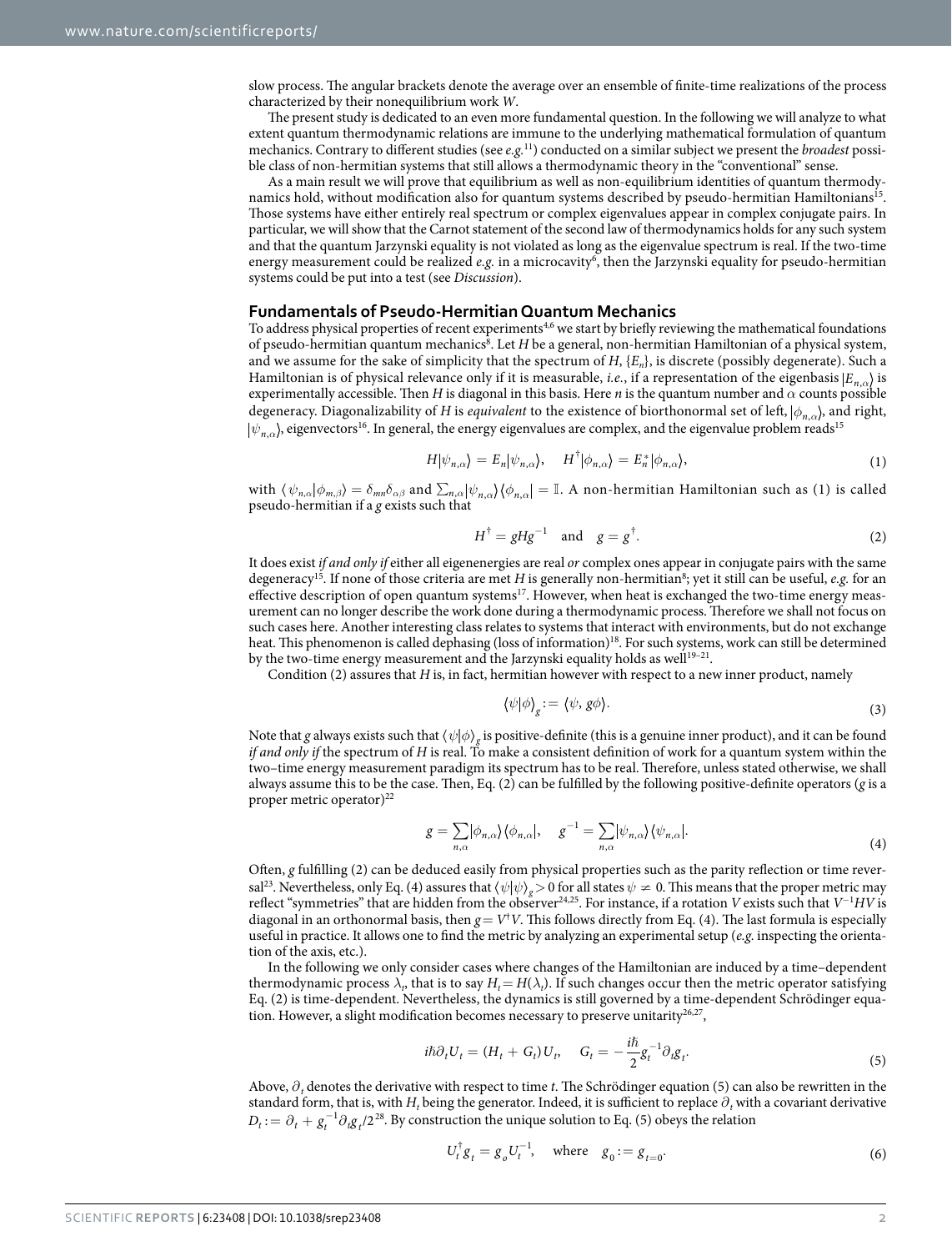This relation can be viewed as the corresponding unitarity condition similar to the "standard" one, *i.e.*,  $U_t^{\dagger} = U_t^{-1}$ . For pseudo-hermitian systems an average value of a non-hermitian observable *A*, tr{*A*}, can be computed as

$$
\text{tr}\{A\} = \sum_{k,\gamma} \langle \psi_{k,\gamma} | gA | \psi_{k,\gamma} \rangle. \tag{7}
$$

Formally, this suggests one to use the following Dirac correspondence between bra and ket vectors  $|\psi\rangle \leftrightarrow \langle \psi|g^{16}$ .

**Pseudo–hermitian Jarzynski equality.** Having analyzed the mathematical structure of pseudo-hermitian quantum systems, we turn to the physical description to analyze the Jarzynski equality. Without loss of generality and to simplify our notation we assume the spectrum to be non-degenerate.

For an isolated quantum system, the work done during a thermodynamic process  $\lambda_t$  of duration  $\tau$  is commonly determined by a two-time energy measurement<sup>29</sup>. At  $t=0$  a projective energy measurement is performed. Next, the system evolves unitarily under the generalized time-dependent Schrödinger equation (5) only to be measured again at *t*= *τ*. By averaging over an ensemble of realizations of such processes one can reconstruct the distribution of work values $^{30,31}$  $^{30,31}$  $^{30,31}$  $^{30,31}$  $^{30,31}$ ,

$$
\mathcal{P}(w) = \sum_{n,m} \delta(w - w_{nm}) p_{nm}.
$$
\n(8)

Above,  $p_{nm}$  denotes a probability that a specific transition  $|\psi_n(\lambda_0)\rangle \to |\psi_m(\lambda_\tau)\rangle$  will occur, whereas  $w_{nm} = E_m^T - E_n$  is the corresponding work done during this transition. It is important to stress that this work is associated with  $H_t$  rather than  $H_t + G_t$  as  $G_t$  is a gauge field, and hence it can have no influence on physical  $observalsles<sup>32</sup>$  $observalsles<sup>32</sup>$  $observalsles<sup>32</sup>$ .

The transition probability *pnm* can be seen as the joint probability that the first measurement will yield the energy value  $E_n$  given the system has been initially prepared in a state  $\rho_0$ , and the probability that the outcome of the second measurement will be  $E_m^{\tau}$  given the initial state  $\psi_n$ . Therefore,

$$
p_{nm} = \text{tr}\{\Pi_n \rho_0\} \times |\langle \psi_m^{\tau}, g_{\tau} U_{\tau} \psi_n \rangle|^2,
$$
\n(9)

where  $U_\tau$  denotes the evolution operator generated by  $H_t + G_t$  at time  $t = \tau$ , whereas  $\Pi_n = \langle \psi_n, g_0 \cdot \rangle \psi_n$  is the projector into the space spanned by the *n*th eigenstate. Since Π*n* is not hermitian the formula for probabilities *pnm* accounts for the metric  $g$ , and hence differs from the one usually adopted for hermitian systems<sup>31</sup>.

Assume the system is initially in a Gibbs state, that is  $\rho_0 = \exp(-\beta H_0)/Z_0$  with  $Z_0 = \text{tr}\{\exp(-\beta H_0)\}$  being the partition function, then

$$
p_{nm} = \frac{e^{-\beta E_n}}{Z_0} \langle U_{\tau}^{\dagger} g_{\tau} \psi_m^{\tau}, \Pi_n U_{\tau}^{-1} \psi_m^{\tau} \rangle.
$$
 (10)

To obtain the last expression for  $p_{nm}$  we have also invoked the unitarity condition (6). Now, the average exponentiated work can be expressed as

$$
\langle e^{-\beta W} \rangle = \int d\omega \mathcal{P}(\omega) \exp(-\beta \omega) = \frac{1}{Z_0} \sum_{m,n} e^{-\beta E_m^{\tau}} \langle g_{\tau} \psi_m^{\tau}, U_{\tau} \Pi_n U_{\tau}^{-1} \psi_m^{\tau} \rangle. \tag{11}
$$

Finally, summing out all projectors  $\Pi_n$  and taking into account that  $\langle g_{\tau} \psi_m^T, \psi_m^T \rangle = 1$  we arrive at

$$
\langle e^{-\beta W} \rangle = \frac{1}{Z_0} \sum_m e^{-\beta E_m^{\tau}} = \frac{Z_{\tau}}{Z_0} = e^{-\beta \Delta F}, \tag{12}
$$

where  $F = (-1/\beta) \ln(Z)$  is the system's free energy.

The last equation shows that the Jarzynski equality holds also for non-hermitian systems that admit real spectrum. This is our first main result. Jarzynski has shown that the second law of thermodynamics for isothermal processes can be expressed as an equality arbitrarily far from equilibrium. Our analysis has shown that his result is true for *all non-hermitian systems with real spectrum.*

**Carnot bound.** In the preceding section we argued that if the two-time energy measurement can be performed on a non-hermitian quantum system, then the Jarzynski equality holds as long as the eigenenergies are real. Now, we will prove that the Carnot statement of the second law is also true for all pseudo-hermitian systems.

Consider a generic system that operates between two heat reservoirs with hot,  $T_h$ , and cold,  $T_c$ , temperatures, respectively. Then, the Carnot engine consists of two isothermal processes during which the system absorbs *or* exhausts heat and two thermodynamically adiabatic, that is, isentropic strokes while the extensive control parameter  $\lambda$  is varied<sup>[33](#page-7-30),[34](#page-7-31)</sup>. It is well established that the maximum efficiency  $\eta$  for classical systems, attained in the quasistatic limit, is given by the Carnot bound $35-37$ :

$$
\eta = 1 - \frac{T_c}{T_h} < 1. \tag{13}
$$

Recent years have witnessed an abundance of research<sup>38-40</sup> investigating whether quantum correlations can be harnessed to break this limit. Recently, the Carnot limit has been proven to be universal within the usual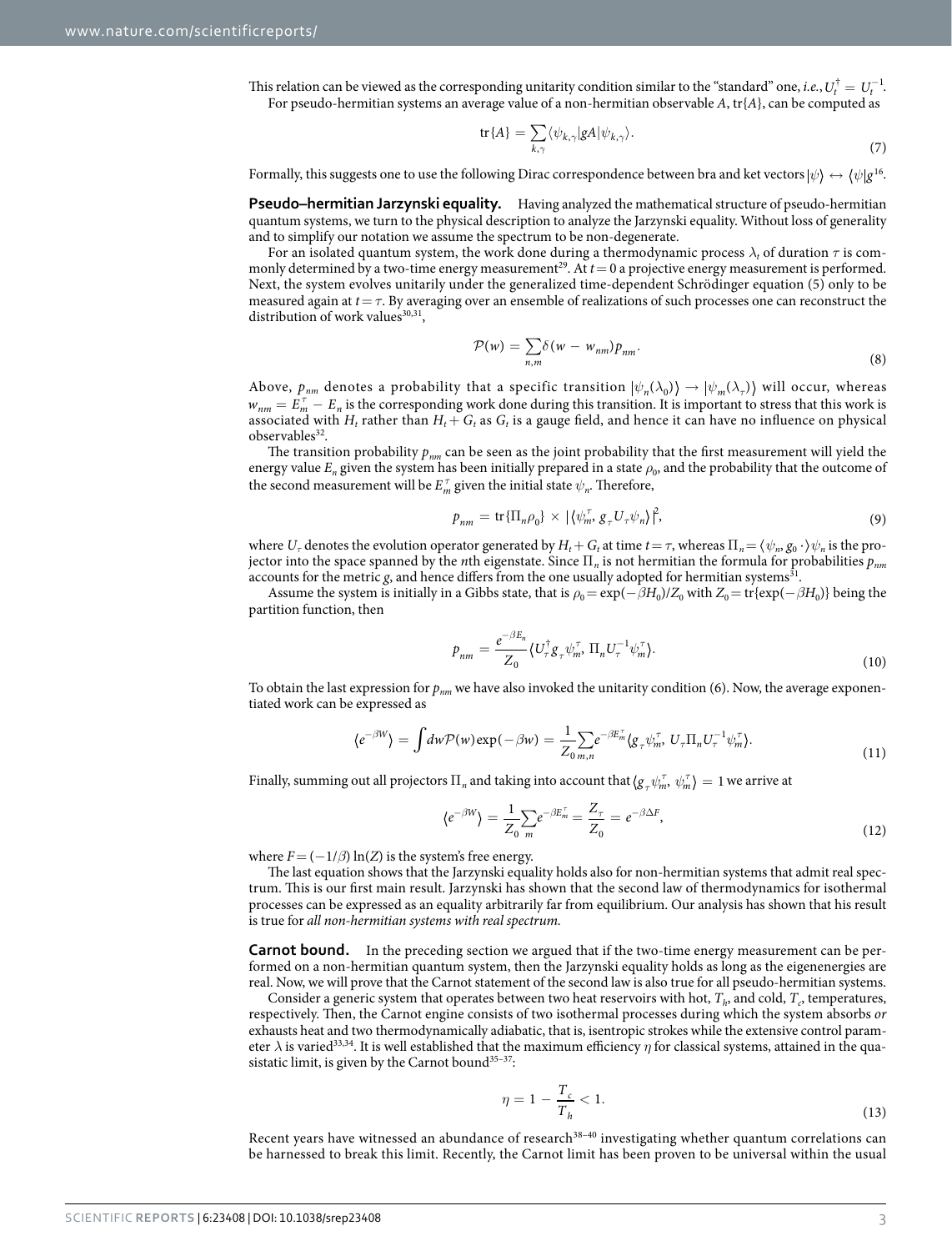framework<sup>33</sup>. This limit can be seen as yet another formulation of the second law of thermodynamics for quasistatic processes. We will show that it holds for all pseudo-hermitian systems whether their spectrum is real or not.

We begin by proving that both the energy *E*= tr{*ρH*} and entropy *S* are real in our present framework. Indeed, from (2) it immediately follows that

$$
E^* = \text{tr}\{g\rho g^{-1}gHg^{-1}\} = E,\tag{14}
$$

with *ρ* being a Gibbs thermal state. Interestingly, this result holds true even if some of the eigenvalues *En* are complex. Note, in that case *g* exists but is not positive definite and thus cannot be expressed like in Eq. (4).

To understand why Eq. (14) holds when complex eigenvalues appear in conjugate pairs note that  $\langle \psi_{n,\alpha} \rangle = g^{-1} | \phi_{n,\alpha} \rangle$ , and consider

$$
H|\psi_{n,\alpha}\rangle = g^{-1}H^{\dagger}|\phi_{n,\alpha}\rangle = E_n^*|\psi_{n,\alpha}\rangle,\tag{15}
$$

showing that if  $E_n$  is in the spectrum of *H* so is  $E_n^*$ . Moreover  $g^{-1}$  maps the subspace spanned by all eigenvectors belonging to  $E_n$  to that belonging to  $E_n^*$ . Since  $g^{-1}$  is invertible, the mapping is one-to-one, and the multiplicity of both  $E_n$  and  $E_n^*$  is the same. An interesting realization of such systems is the non-hermitian tight-binding model<sup>41</sup>.

The result (14) can also be obtained directly, that is, without invoking the metric *g* explicitly. Indeed, we have

$$
E = \text{tr}\{\rho H\} = \frac{1}{Z} \sum_{n} E_n e^{-\beta E_n} = -\frac{1}{2Z} \frac{\partial}{\partial \beta} \sum_{n/2} (e^{-\beta E_n} + e^{-\beta E_n^*}) = E^*.
$$
\n(16)

In the present case, the thermodynamic entropy is given by the von Neumann entropy $4^2$ . The latter can be further simplified and it takes the well known form  $S = \beta(E - F)^{33}$  $S = \beta(E - F)^{33}$  $S = \beta(E - F)^{33}$ . Since the partition function *Z* is real so is the free energy *F*. Hence, we conclude that the entropy *S* is real.

According to the first law of thermodynamics<sup>[43](#page-7-36)</sup>,  $dE = \delta Q + \delta W$ , there are two forms of energy: heat  $\delta Q$  is the change of internal energy associated with a change of entropy, whereas work *δW* is the change of internal energy due to the change of an extensive parameter, *i.e.*, change of the Hamiltonian of the system. To identify those contributions we write<sup>33</sup>

$$
dE = tr{\delta\rho H} + tr{\rho \delta H}.
$$
 (17)

In the quasistatic regime, the second law of thermodynamics for isothermal processes states that *dS* = *βδQ*. Combining the latter with (17) proves that (i) *δQ* and thus *δW* are real and (ii) the intuitive definitions of heat and work introduced in Ref. [44](#page-7-37) apply also to pseudo-hermitian systems.

After completing a cycle, a quantum pseudo-hermitian heat engine has performed work 〈*W*〉 = 〈*Qh*〉 − 〈*Qc*〉 and exhausted a portion of heat  $\langle Q_c \rangle$  to the cold reservoir. Therefore, the efficiency of such a device is given by

$$
\eta = \frac{\langle W \rangle}{\langle Q_c \rangle} = 1 - \frac{T_c}{T_h}.\tag{18}
$$

In conclusion, we have shown that the Carnot bound, which expresses the second law of thermodynamics for quasistatic processes, holds for all pseudo-hermitian systems. In contrast, the second law for arbitrarily fast processes encoded in the Jarzynski equality (12), *only* holds for all non-hermitian systems with real spectrum.

#### **Discussion**

**Example 1a.** We begin with a model for localization effects in solid state physics<sup>41</sup>. The general form of its Hamiltonian in one dimension reads

$$
H = \frac{(p - i\xi)^2}{2m} + V(x),
$$
\n(19)

where  $V(x)$  is a confining potential, and  $p$  and  $x$  are the momentum and position operators respectively. They obey the canonical commutation relation  $[x, p] = i\hbar$ . Real parameter  $\xi$  expresses an external magnetic field and *m* is the mass. Using the Baker-Campbell-Hausdorff formula one can verify that

$$
e^{2\xi x} p e^{-2\xi x} = p + 2\xi [x, p] + 2\xi^2 [x, [x, p]] + ... = p + 2i\xi.
$$
 (20)

Therefore, since  $[V(x), e^{2\xi x}] = 0$ , we conclude that *H* is pseudo-hermitian. The metric  $g = e^{2\xi x}$  is positive definite and thus the spectrum of (19) is real. Further, we assume that the corresponding classical potential  $V_c(x)$  has a non-vanishing second derivative, and a minimum at  $x = 0$  (*e.g.*  $V_c'(0) = 0$ ). Then

$$
V_c(x) = V_c'(0)x + \frac{1}{2}V_c''(0)x^2 + O(\delta x^3) \approx \frac{1}{2}m\omega^2 x^2,
$$
\n(21)

where  $V_c'(0) = \frac{1}{2} m \omega^2$  has been introduced. After quantization, the eigenvalues and eigenvectors of this non-hermitian harmonic oscillator read (for the sake of simplicity we set  $m = \hbar = 1$  throughout)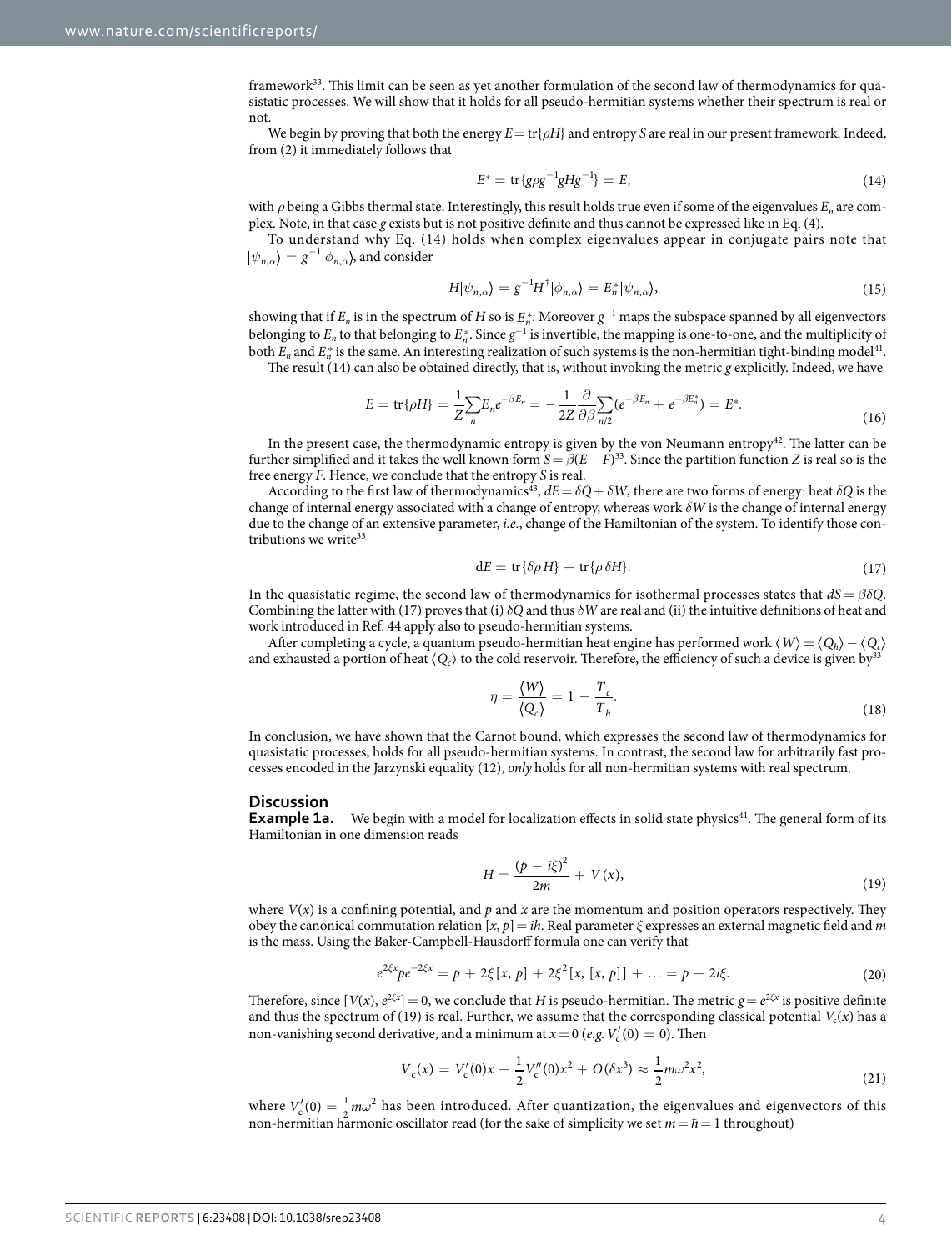

<span id="page-5-0"></span>**Figure 1.** Left panel: Average exponentiated work 〈e−β<sup>W</sup>〉 (blue curve) as a function of the number of terms  $N_{max}$  included in the summation (11) for the protocol (23). The function quickly converges to  $e^{-\beta\Delta F}$  (red curve) showing that the Jarzynski equality (12) holds. Right panel:  $\langle W_{irr} \rangle = \langle W \rangle - \Delta F$  as a function of *τ* which relates to the speed at which the energy is supplied to the system. The irreversible work  $\langle W_{irr} \rangle \to 0$  as  $\tau$  approaches the quasistatic regime. The inset (red curve) shows the irreversible work calculated for a linear protocol,  $\omega(t) = \omega_i + (\omega_f - \omega_i)t/\tau$ . We see that it takes longer for the system to reach its quasistatic regime. Parameters used in the numerical simulations are:  $w_i = 0.2$ ,  $w_f = 0.6$ ,  $N\tau = 1.5$  (left panel) and  $N\tau = 3$ . (right panel); the remaining parameters were set to 1.

$$
\psi_n(x) := \frac{1}{\sqrt{2^n n! \sqrt{\pi}}} H_n(\sqrt{\omega} x) e^{-\omega x^2 - \xi x}, \quad E_n = \omega \left( n + \frac{1}{2} \right), \tag{22}
$$

where  $H_n(x)$  are the Hermite polynomials.

Now we assume that the size of this harmonic trap (*e.g. ω*) is changed, and thus *g* does not depend on time. Experimentally, harmonic traps are sensitive to initial excitations resulting for a discontinuity of the protocol itself at the beginning<sup>45</sup>. The most common way to minimize this effect, while quenching between  $\omega_i$ , and  $\omega_j$  is to use functions smooth enough at the "edges", for instance,

$$
\omega(t) = \frac{\omega_i + \omega_f}{2} + \frac{\omega_i - \omega_f}{2} \operatorname{erf}(t/\tau), \quad -N\tau < t < N\tau \tag{23}
$$

where erf(⋅) denotes the error function, *τ* is a time scale, and *N* is an integer emulating infinity. The transition probabilities (9) can be expressed via the following integral

$$
p_{nm} = \frac{\exp(-\beta \omega_i (n+1/2))}{\sinh(\beta \omega_i/2)} \int_{-\infty}^{\infty} e^{2\xi x} \psi_n^{N\tau}(x)^* \psi_m(x, N\tau) dx,
$$
\n(24)

where the partition function  $Z_0 = 1/\sinh(\beta \omega_i/2)$  has been calculated exactly; and  $\psi_m(x, N\tau) = U_{N\tau}\psi_n(x)$  is the solution of Eq. (5), with the initial condition given by (22), at  $t = N\tau$ . Although  $\psi_m(x, N\tau)$  cannot be obtained analytically, a closed form expressed in terms of a solution to the corresponding classical equation of motion can be found (see *e.g.* Ref. [46](#page-7-39)).

[Figure 1](#page-5-0) (Left panel) shows the average exponentiated work 〈*e*<sup>−</sup>*β<sup>W</sup>*〉 (blue curve) as a function of the number of terms *N*max included in the summation (11). This function quickly converges to *e*<sup>−</sup>*β*Δ*<sup>F</sup>* proving that the Jarzynski equality (12) holds. On the right panel we have depicted the irreversible work  $\langle W_{irr} \rangle = \langle W \rangle - \Delta F$  (blue curve) as a function of *τ* which determines the speed at which the energy is supplied to the system. When *τ*→ ∞ the system enters its quasistatic regime and the irreversible work becomes negligible, that is  $\langle W_{\rm irr}\rangle\to 0^{47,48}.$  $\langle W_{\rm irr}\rangle\to 0^{47,48}.$  $\langle W_{\rm irr}\rangle\to 0^{47,48}.$  The inset (red curve) shows the irreversible work calculated for a linear protocol,  $\omega(t) = \omega_i + (\omega_f - \omega_i)t/\tau$ . As we can see, it takes longer for the system to reach its quasistatic regime. Moreover, the oscillatory behavior is a signature of the initial excitation which dominates for fast quenches (small *τ*).

**Example 1b.** Another class of systems that is used to explain localization effects relates to non-hermitian tight-binding models<sup>[49](#page-7-42),[50](#page-7-43)</sup>. For example

$$
H = -\frac{t}{2} \sum_{\mathbf{x}} \sum_{\nu=1}^{d} e^{\alpha \cdot \mathbf{e}_{\nu}} a_{\mathbf{x}+\mathbf{e}_{\nu}}^{\dagger} a_{\mathbf{x}} + e^{-\alpha \cdot \mathbf{e}_{\nu}} a_{\mathbf{x}}^{\dagger} a_{\mathbf{x}+\mathbf{e}_{\nu}} + \sum_{\mathbf{x}} V_{\mathbf{x}} a_{\mathbf{x}}^{\dagger} a_{\mathbf{x}},\tag{25}
$$

where,  $a_x^T$  and  $a_x$  are bosonic creation and annihilation operators respectively,  $e_y$  are the unit lattice vectors, and *t* is the hopping parameter, and  $V_x$  denotes the on-site potential. Interestingly, the complex eigenvectors appear in conjugate pairs (see Eq. (2) in Ref. [41](#page-7-34) and the discussion that follows). Therefore, this model provides another example for a building block of a non-hermitian Carnot engine.

**Example 2.** The remainder of the present work is dedicated to a careful study of a second, experimentally relevant example<sup>6</sup>. Consider a two level system described by the Hamiltonian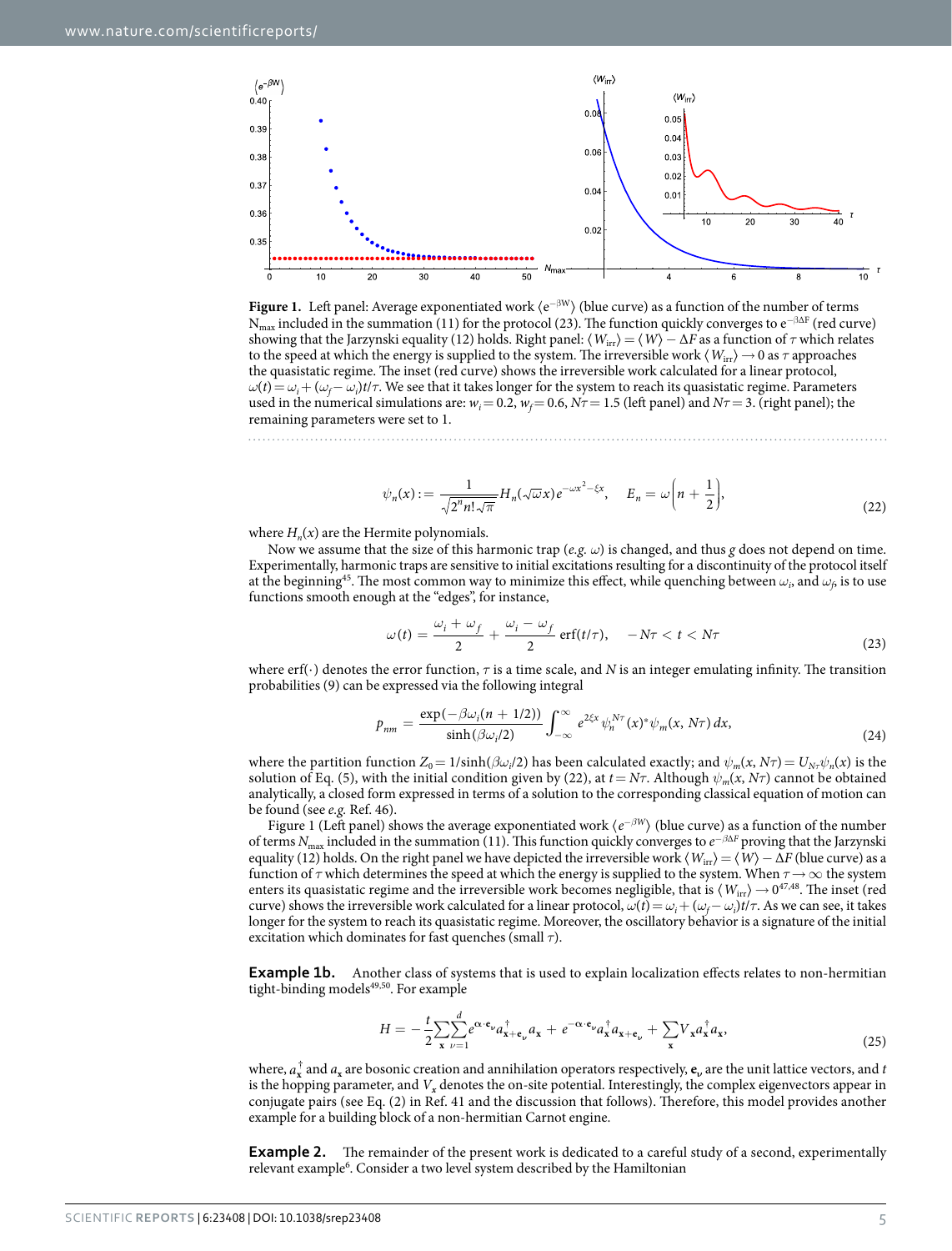

<span id="page-6-0"></span>**Figure 2.** Left panel: Relaxation time  $T_r = |E_1^\top - E_2^\top|^{-1}$ , as a function of the final value  $\lambda_f$  for the linear quench  $\lambda_t = \lambda_i + (\lambda_f - \lambda_i)t/\tau$ . Parameters are  $\lambda_i = 0$ ,  $\beta = \hbar = \tau = 1$ . Inset: numerical confirmation of the Jarzynski equality (12). Right panel: In the broken regime quantum work can no longer be determined by the two-time energy measurement as  $\langle \psi, g\psi \rangle$  can be both positive and negative. To construct the plot we set  $g = \sigma_x$ . States  $\psi(n)$  have been chosen randomly; and *n* is an integer that has been assigned to them.

$$
H_t = \lambda_t \sigma_+ \sigma_- + \lambda_t^* \sigma_- \sigma_+ + \gamma \sigma_+ + \gamma^* \sigma_-,\tag{26}
$$

where  $\lambda_t$  is a complex control parameter, and  $\gamma$  is a complex constant, whereas  $\sigma_+$  and  $\sigma_-$  are the raising and low-ering fermionic operators. This simple model (26) has been extensively studied in the literature<sup>11[,51](#page-7-44),52</sup>, and it has been also realized experimentally both in optics<sup>[4](#page-7-3)</sup> and semiconductor microcavities $\rm ^6$ .

To make the spectrum of (26) real we set  $\lambda_t$  to be purely imaginary ( $\lambda_t \to i\lambda_t$ ); and without any loss of generality we choose  $\gamma = 1$ . This corresponds to the following parameters  $E_{1,2} = 0$ ,  $\Gamma_{1,2} = \pm \lambda_p$ , and  $q = \gamma = 1$  for the hybrid light–matter system of quasiparticles investigated in Ref. [6.](#page-7-5) Such systems are formed as a result of a strong interaction between excitons and photons in a semiconductor microcavity<sup>53</sup>. They are commonly referred to as exciton-polaritons<sup>54</sup>.

A simple calculation shows that  $H_t^{\dagger} = \sigma_x H_t \sigma_x$ , where  $\sigma_x$  is the Pauli matrix in *x* direction. Thus  $H_t$  is indeed pseudo-hermitian. However, the corresponding  $\sigma_x$  is not a metric. For instance  $\langle e_1, \sigma_x e_1 \rangle = 0$ , where  $|e_1 \rangle = (1, 0)^t$ . Nevertheless, we can easily find one by rewriting  $H_t$  in its diagonal form,

$$
V_t^{-1}H_tV_t = \begin{pmatrix} E_1^t & 0 \\ 0 & E_2^t \end{pmatrix}, \quad E_{1,2}^t = \pm \sqrt{1 - \lambda_t^2}.
$$
 (27)

Note, both  $E_{1,2}^t$  are real as long as  $\lambda_t \leq 1$ , otherwise  $E_1^t = E_2^{t_*}$ . Therefore, the Carnot bound (13) holds in both these regimes, whereas the Jarzynski equality (12) only in the first one. Now, the proper metric can be defined via the similarity transformation  $V_t$ 

$$
g_t = V_t^{\dagger} V_t = 2 \begin{pmatrix} 1 & -i\lambda_t \\ i\lambda_t & 1 \end{pmatrix} . \tag{28}
$$

To investigate the dynamics of (26) we assume that  $\lambda$ , changes on a time scale  $\tau$  in a linear manner, that is  $\lambda_t = \lambda_i + (\lambda_f - \lambda_i)t/\tau$ . The linearity does not pose any restriction on our analysis as the Jarzynski equality holds for all protocols  $\lambda_i$ <sup>[11](#page-7-10)</sup>. [Figure 2](#page-6-0) (Left panel) depicts the relaxation time  $T_r = \Delta^{-1}$ , where  $\Delta = |E_1^\top - E_2^\top|$ , as a function of the final value  $\lambda_j$ <sup>55</sup>. The relaxation time diverges as  $\lambda_j$  approaches the critical point at  $\lambda = 1$ . Similar behavior has been observed for the irreversible work  $\langle W_{irr} \rangle := \langle W \rangle - \Delta F$  in  $\mathcal{PT}$ -symmetric systems<sup>11</sup>. The critical point separates the unbroken domain, where energies are real, from the broken one characterized by complex energy values. The energetic cost associated with a potential crossover between those two regimes becomes infinite, and the system "freezes out" before even having a chance to cross to the other regime<sup>[56,](#page-7-49)57</sup>.

In the broken regime, Eq.  $(28)$  no longer reflects pseudo-hermiticity of the system, that is  $V_t$  does not fulfill Eq. (4). In fact, all operators *g* for which the latter equation is true,  $\sigma_x$  being an example (see [Fig. 2](#page-6-0), Right panel), lead to indefinite inner product spaces. Note that in [Fig. 2](#page-6-0) (Right panel) the norm can be both positive and negative. Therefore, the evolution within those spaces cannot be unitary and the two-time energy measurement paradigm can no longer be applied<sup>[58](#page-7-51)</sup>. In the quasistatic limit, however, quantum work can still be defined, and we have shown that the second law still holds for all pseudo-hermitian systems.

#### **Conclusions**

In summary, we have carefully studied thermodynamic properties of quantum systems that do not satisfy one of the basic requirements imposed on them by the axiom of quantum mechanics - hermiticity. We have shown that if quantum work can be determined by the two-time projective energy measurements, then the Jarzynski equality still holds for non-hermitian systems with real spectrum. Note, this equality expresses the second law of thermodynamics for isothermal processes arbitrarily far from equilibrium.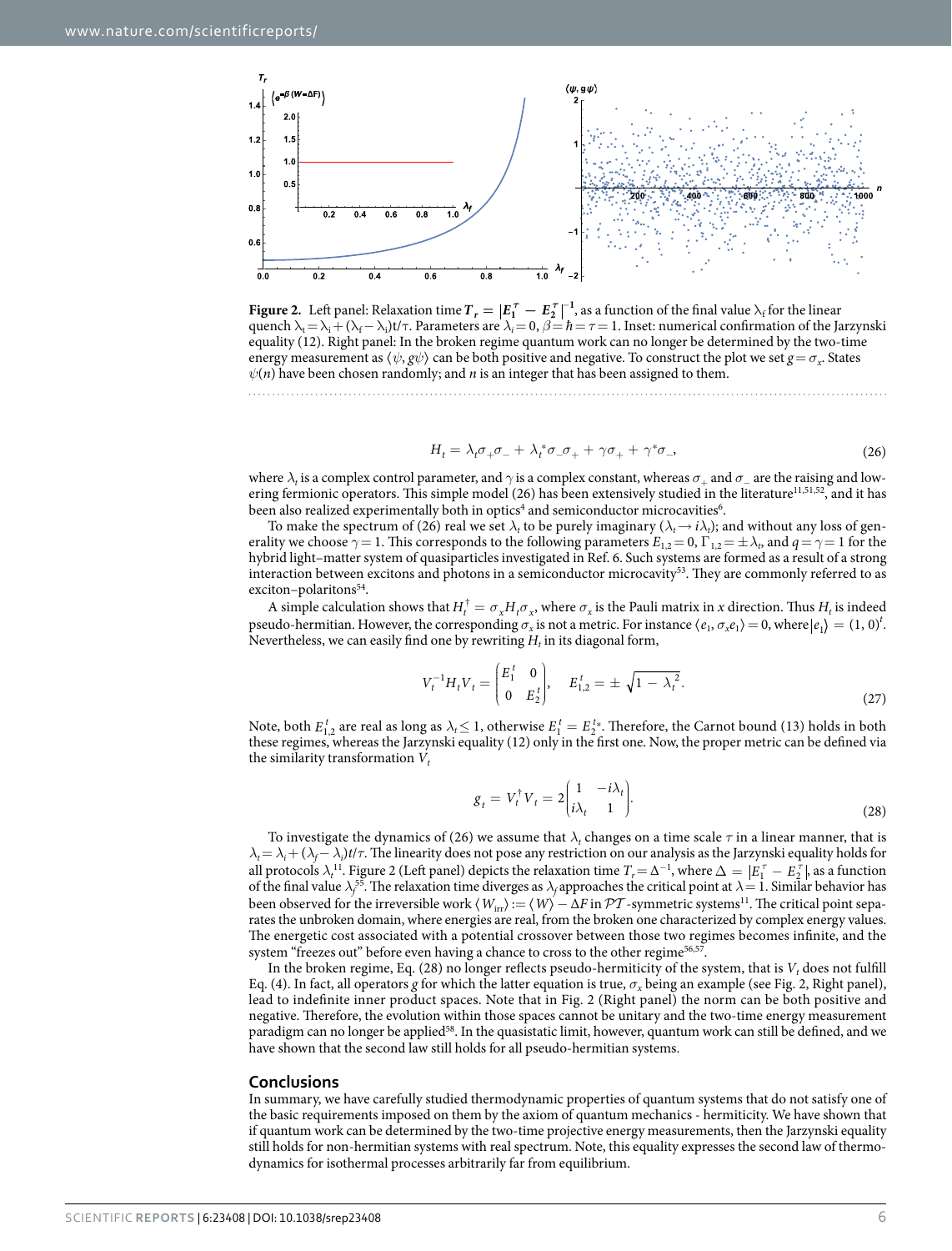We have also argued that the Carnot bound is attained for all pseudo-hermitian systems in the quasistatic limit. Furthermore, we have also proposed an experimental setup to test our predictions. As elaborated in the previous section, the system in question consists of strongly interacting excitons and photons in a semiconductor microcavity<sup>6</sup>. Moreover, we have investigated two non-hermitian models that were originally introduced to explain localization effects in solid state physics<sup>41</sup>. The first one, a non-hermitian harmonic oscillator that admits real spectrum was used to demonstrate the Jarzynski equality. The second one, the so called non-hermitian tight-binding model was given as an example of a quantum system having complex eigenenergies that appear in conjugate pairs. This model provides another example of a building block of a non-hermitian Carnot engine.

#### **References**

- <span id="page-7-0"></span>1. Longhi, S. Optical realization of relativistic non-hermitian quantum mechanics. *Phys. Rev. Lett.* **105,** 013903 (2010).
- <span id="page-7-1"></span>2. Dirac, P. A. M. A new notation for quantum mechanics. *Math. Proc. Cambridge Philos. Soc.* **35,** 416 (1939).
- <span id="page-7-2"></span>3. von Neumann, J. *Mathematical Foundations of Quantum Mechanics* (Princeton University Press, 1955).
- <span id="page-7-4"></span><span id="page-7-3"></span>4. Rüter, E. C. *et al.* Observation of parity-time symmetry in optics. *Nat. Phys*. **6,** 192 (2010).
- 5. Bender, C. M. & Boettcher, S. Real spectra in non-hermitian hamiltonians having PT symmetry. *Phys. Rev. Lett.* **80,** 5243 (1998).
- <span id="page-7-5"></span>6. Gao, T. *et al.* Observation of non-hermitian degeneracies in a chaotic exciton-polariton billiard. *Nature* **526,** 554558 (2015).
- <span id="page-7-6"></span>7. Meng-Jun Hu, X.-M. H. & Zhang, Y.-S. Are observables necessarily Hermitian? Preprint at arXiv:1601.04287v1 (2015).
- <span id="page-7-8"></span><span id="page-7-7"></span>8. Moiseyev, N. *Non-Hermitian Quantum Mechanics* (Cambridge University Press, 2011).
- 9. Berry, M. V. Optical polarization evolution near a non-hermitian degeneracy. *J. Opt.* **13,** 115701 (2011).
- <span id="page-7-9"></span>10. Brody, D. C. Consistency of PT -symmetric quantum mechanics. Preprint at arXiv:1508.02190 (2015).
- <span id="page-7-10"></span>11. Deffner, S. & Saxena, A. Jarzynski equality in PT -symmetric quantum mechanics. *Phys. Rev. Lett.* **114,** 150601 (2015).
- <span id="page-7-11"></span>12. Jarzynski, C. Nonequilibrium equality for free energy differences. *Phys. Rev. Lett.* **78,** 2690 (1997).
- <span id="page-7-12"></span>13. Crooks, G. E. Entropy production fluctuation theorem and the nonequilibrium work relation for free energy differences. *Phys. Rev. E* **60,** 2721 (1999).
- <span id="page-7-13"></span>14. Ortiz de Zárate, J. M. Interview with Michael E. Fisher. *Europhys. News* **42,** 14 (2011).
- <span id="page-7-14"></span>15. Mostafazadeh, A. Pseudo-hermiticity versus  $\mathcal{PT}$  -symmetry III: Equivalence of pseudo-hermiticity and the presence of antilinear symmetries. *J. Math. Phys*. **43,** 3944 (2002).
- <span id="page-7-15"></span>16. Brody, D. C. Biorthogonal quantum mechanics. *J. Phys. A: Math. Theor*. **47,** 035305 (2014).
- <span id="page-7-16"></span>17. Rivas, A. & Huelga, S. F. *Open Quantum Systems: An Introduction* (SpringerBriefs in Physics, 2012).
- <span id="page-7-18"></span><span id="page-7-17"></span>18. Alicki, R. Pure decoherence in quantum systems. *Open Syst. Inf. Dyn.* **11,** 53 (2004).
- 19. An, S. *et al.* Experimental test of the quantum Jarzynski equality with a trapped-ion system. *Nat. Phys*. **11,** 193199 (2015).
- 20. Kafri, D. & Deffner, S. Holevo's bound from a general quantum fluctuation theorem. *Phys. Rev. A* **86,** 044302 (2012).
- 21. Rastegin, A. E. Non-equilibrium equalities with unital quantum channels. *J. Stat. Mech. Theor. Exp*. **2013,** P06016 (2013).
- <span id="page-7-19"></span>22. Mostafazadeh, A. Time-dependent pseudo-hermitian hamiltonians defining a unitary quantum system and uniqueness of the metric operator. *Phys. Lett. B* **650,** 208 (2007).
- <span id="page-7-20"></span>23. Cho, J.-H. Understanding the complex position in a  $\mathcal{PT}$  -symmetric oscillator. Preprint at arXiv:1509.03653 (2015).
- <span id="page-7-21"></span>24. Van den Broeck, C. & Toral, R. Stochastic thermodynamics for linear kinetic equations. *Phys. Rev. E* **92,** 012127 (2015).
- <span id="page-7-22"></span>25. Yeo, J., Kwon, C., Lee, H. K. & Park, H. Housekeeping entropy in continuous stochastic dynamics with odd-parity variables. Preprint at arXiv:1511.04353 (2015).
- <span id="page-7-23"></span>26. Znojil, M. Non-hermitian Heisenberg representation. *Phys Lett. A* **379,** 2013 (2015).
- <span id="page-7-24"></span>27. Gong, J. & hai Wang, Q. Time-dependent PT -symmetric quantum mechanics. *J. Phys. A: Math. Theor.* **46,** 485302 (2013).
- <span id="page-7-25"></span>28. Thiffeault, J.-L. Covariant time derivatives for dynamical systems. *J. Phys. A: Math. Gen*. **34,** 5875 (2001).
- <span id="page-7-26"></span>29. Aharonov, Y., Massar, S. & Popescu, S. Measuring energy, estimating Hamiltonians, and the time-energy uncertainty relation. *Phys. Rev. A* **66,** 052107 (2002).
- <span id="page-7-27"></span>30. Leonard, A. & Deffner, S. Quantum work distribution for a driven diatomic molecule. *Chem. Phys.* **446,** 18 (2015).
- <span id="page-7-28"></span>31. Kafri, D. & Deffner, S. Holevo's bound from a general quantum fluctuation theorem. *Phys. Rev. A* **86,** 044302 (2012).
- <span id="page-7-29"></span>32. Lewenstein, M. Quantum mechanics: No more fields. *Nat. Phys*. **11,** 211 (2015).
- <span id="page-7-30"></span>33. Gardas, B. & Deffner, S. Thermodynamic universality of quantum Carnot engines. *Phys. Rev. E* **92,** 042126 (2015).
- <span id="page-7-31"></span>34. Xiao, G. & Gong, J. Construction and optimization of a quantum analog of the Carnot cycle. *Phys. Rev. E* **92,** 012118 (2015).
- <span id="page-7-32"></span>35. Carnot, S. *Réflexions sur la Puissance Motrice de feu et sur les Machines Propres à développer Cette Puissance* (Gauthier-Villars, 1824).
- 36. Huang, X. L., Wang, T. & Yi, X. X. Effects of reservoir squeezing on quantum systems and work extraction. *Phys. Rev. E* **86,** 051105  $(2012)$
- 37. Long, R. & Liu, W. Performance of quantum Otto refrigerators with squeezing. *Phys. Rev. E* **91,** 062137 (2015).
- <span id="page-7-33"></span>38. Geusic, J. E., Schulz-DuBios, E. O. & Scovil, H. E. D. Quantum equivalent of the Carnot cycle. *Phys. Rev*. **156,** 343 (1967).
- 39. Roßnagel, J., Abah, O., Schmidt-Kaler, F., Singer, K. & Lutz, E. Nanoscale heat engine beyond the Carnot limit. *Phys. Rev. Lett.* **112,** 030602 (2014).
- 40. Scully, M. O., Zubairy, M. S., Agarwal, G. S. & Walther, H. Extracting work from a single heat bath via vanishing quantum coherence. *Science* **299,** 862 (2003).
- <span id="page-7-34"></span>41. Hatano, N. & Nelson, D. R. Localization transitions in non-hermitian quantum mechanics. *Phys. Rev. Lett.* **77,** 570 (1996).
- <span id="page-7-35"></span>42. Parrondo, J. M. R., Horowitz, J. M. & Sagawa, T. Thermodynamics of information. *Nat. Phys*. **11,** 131 (2015).
- <span id="page-7-36"></span>43. Callen, H. B. *Thermodynamics and an Introduction to Thermostatistics* (John Wiley & Sons, 1985).
- <span id="page-7-37"></span>44. Alicki, R. The quantum open system as a model of the heat engine. *J. Phys. A: Math. Theor*. **12,** L103 (1979).
- <span id="page-7-39"></span><span id="page-7-38"></span>45. Ulm, S. *et al.* Observation of the Kibble-Zurek scaling law for defect formation in ion crystals. *Nat. Commun.* **4,** 2290 (2013).
- 46. Jingbo, X. & Youhong, Y. Time evolution of the time-dependent harmonic oscillator. *Commun. in Theor. Phys*. **29,** 385 (1998).
- <span id="page-7-40"></span>47. Deffner, S. & Lutz, E. Nonequilibrium work distribution of a quantum harmonic oscillator. *Phys. Rev. E* **77,** 021128 (2008).
- <span id="page-7-41"></span>48. Galve, F. & Lutz, E. Nonequilibrium thermodynamic analysis of squeezing. *Phys. Rev. A* **79,** 055804 (2009).
- <span id="page-7-42"></span>49. Longhi, S. Invisibility in non-hermitian tight-binding lattices. *Phys. Rev. A* **82,** 032111 (2010).
- <span id="page-7-43"></span>50. Longhi, S. Convective and absolute PT -symmetry breaking in tight-binding lattices. *Phys. Rev. A* **88,** 052102 (2013).
- <span id="page-7-44"></span>51. Bender, C. M., Brody, D. C. & Jones, H. F. Complex extension of quantum mechanics. *Phys. Rev. Lett.* **89,** 270401 (2002).
- <span id="page-7-45"></span>52. Bender, C. M., Brody, D. C. & Jones, H. F. Must a hamiltonian be hermitian? *Am. J. Phys*. **71,** 1095 (2003).
- <span id="page-7-47"></span><span id="page-7-46"></span>53. Carusotto, I. & Ciuti, C. Quantum fluids of light. *Rev. Mod. Phys.* **85,** 299 (2013).
- <span id="page-7-49"></span><span id="page-7-48"></span>54. Deng, H., Haug, H. & Yamamoto, Y. Exciton-polariton Bose-Einstein condensation. *Rev. Mod. Phys.* **82,** 1489 (2010).
- <span id="page-7-51"></span><span id="page-7-50"></span>55. Eisert, J., Friesdorf, M. & Gogolin, C. Quantum many-body systems out of equilibrium. *Nat. Phys*. **11,** 124 (2015).
	- 56. Kibble, T. W. B. Topology of cosmic domains and strings. *J. Phys. A: Math. Gen*. **9,** 1387 (1976).
	- 57. Zurek, W. H. Cosmological experiments in superfluid helium? *Nature* **317,** 505 (1985).
	- 58. Albash, T., Lidar, D. A., Marvian, M. & Zanardi, P. Fluctuation theorems for quantum processes. *Phys. Rev. E* **88,** 032146 (2013).